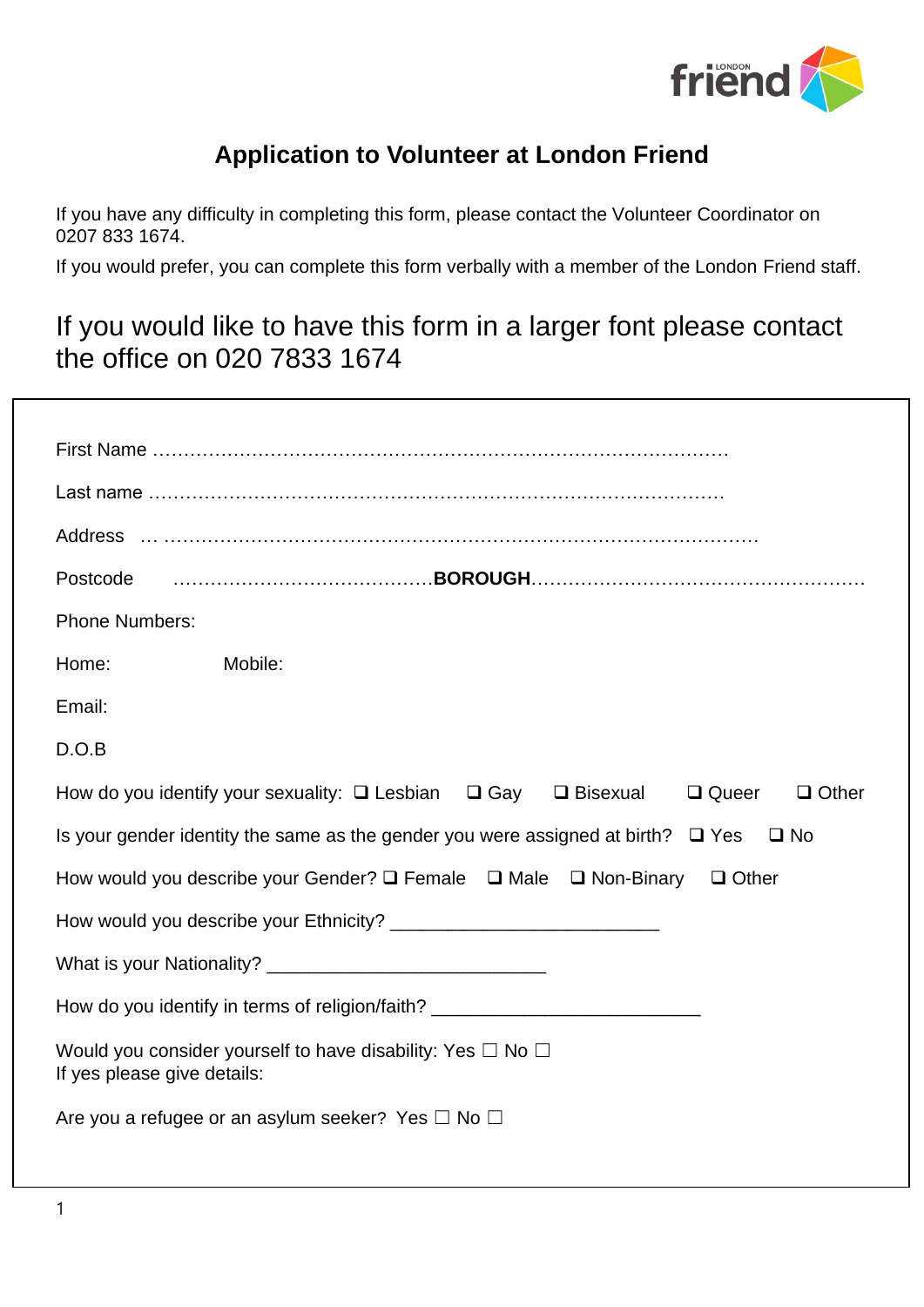### **Volunteering Options and Information**

|  | Role you are applying for |  |
|--|---------------------------|--|
|  |                           |  |

❑ Social and Support Groups ❑ Antidote - Drug & Alcohol Antidote ❑ Fundraising and Publicity ❑ Administration

Have you been a volunteer before?  $□$  YES  $□$  NO

If YES, please give details:

......................................................................................................................................

......................................................................................................................................

| <b>First referee</b>         | <b>Second referee</b>        |
|------------------------------|------------------------------|
| Name:                        | Name:                        |
| <b>Address:</b>              | <b>Address:</b>              |
|                              |                              |
| <b>E-mail address:</b>       | E-mail address:              |
|                              |                              |
| <b>Phone Number:</b>         | <b>Phone Number:</b>         |
|                              |                              |
| How do you know the referee: | How do you know the referee: |
|                              |                              |
|                              |                              |
|                              |                              |